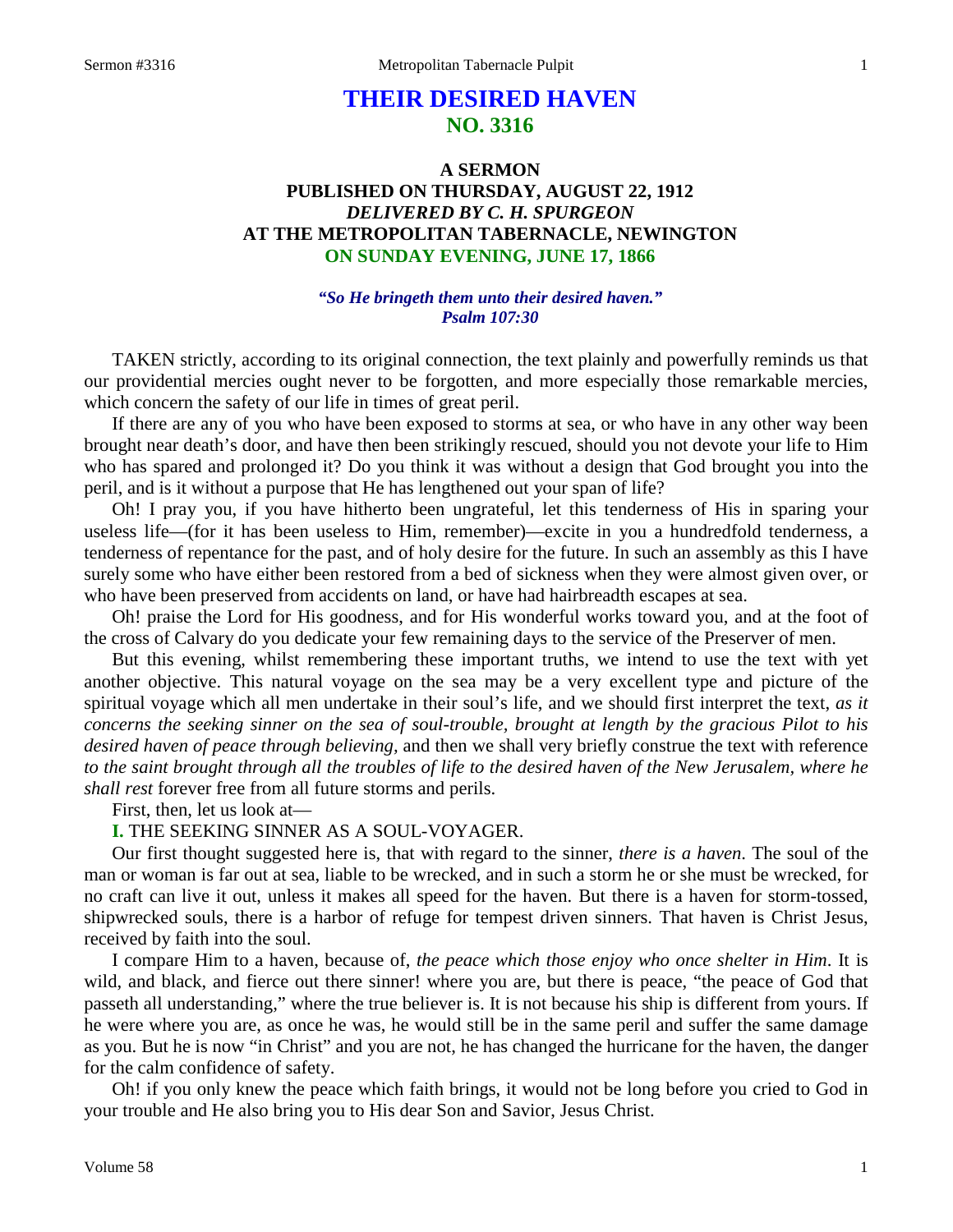2 Their Desired Haven Sermon #3316

I call Him a haven too, because of *the safety that there is to every soul that is in Him.* Ships are wrecked and broken to pieces out there, on the shoal, on the quicksand, or on the iron-bound coast, but they escape wreck in the haven. There let the storm-king rage his worst and angriest abroad, they are in perfect peace. Sometimes, not a ripple disturbs the vessel that is in the harbor. My hearer, you are in great danger tonight, you may soon be in hell, and even now the wrath of God abideth on you, for you are "without God" and consequently, "without hope in the world."

But the Christian is in no such danger. Sin, which is the source of all soul-danger, has been fully forgiven him. He will not need even to fear death, for to him death is but the gate of life. He need have no fears of temporal trouble, for he has left his burdens with the great Burden-bearer, and may cast all his care on Him who cares for him. He has a peace which is founded upon immutable truth. It is not a false peace which expects that there will never come a storm, but a true solid peace which knows that though the though the storm will come, he needs not dread it because his vessel is safe in the haven.

I call Christ a haven, again, because *when we get into Him,* we do very much what ships do in the haven, *we begin unloading*. Oh! what a cargo of black sins had we! Oh! what a store of griefs, and fears, follies, and doubts! But when we come to Jesus Christ we unload them all. We cast overboard even what we once thought precious, counting it but dross and dung that we may win Christ and be found in Him. What a blessed riddance to be free of such foul rubbish as once threatened to founder our souls! Says the hymn**—**

> *"I lay my sins on Jesus, The spotless Lamb of God; He bears them all and frees us, From the accursed load."*

That is what faith is helped to do. It casts all its sins and doubts and fears and cares upon Jesus Christ, the great Sin-bearer, and so is made free.

I call Him a haven too, because when a ship gets to the haven, *it begins to load again*. The haven is as frequently the starting place for a new voyage, as the goal to the previous one. And emphatically is that so in our soul's experience.

What fine store does the trustful soul take on board when it comes to Jesus Christ! Of joy, of love, privilege, holiness, delight and fellowship, for we have inexhaustible riches of grace and blessing in Him. When we come to Him, these unbounded treasures are all ours. God all-sufficient is revealed to us in the person of the man Christ Jesus.

Like the haven of Araby, where the ships take on board their gold and their perfume, so the soul receives its most precious and priceless gifts from the all-bountiful Redeemer Lord. Oh! you who are still out on the restless, wild sea of sin and dissatisfaction, of storm and dread, will you not long to reach the haven that you may be peaceful and safe, happy and secure because you lose your sins, and in their stead may receive of His fullness grace for grace?

Mariner! I think I hear you say, "I would fain come to the port, but what about it, sir? What are the dues there?" Sinner, *it is a free port,* there is nought to pay. Of all the keels that ever floated into that haven there was never one that had anything to bring that was worth receiving. There has been much taken out, but nought has been brought in that was worth the acceptance. Christ will charge you no custom's dues, so run for the port, for it is freely open to every sinner that desires to cast anchor there.

*There is room for you too*. There are many vessels, there is a great fleet, a blessedly peaceful fleet within, but there is room for you. Do you tell me that there was once a bar before the harbor? Yes, but it has been blasted clean away, and is now altogether removed. There is sea-room for the heaviest craft. Though thy sins be as scarlet they shall be as wool; though they be red like crimson they shall be whiter than snow.

You say that your heavy-laden bark will draw many a foot of mercy's water. Ah! but there's many a foot here. There is room even though your ship is burdened up to the bulwarks. There is no fear of your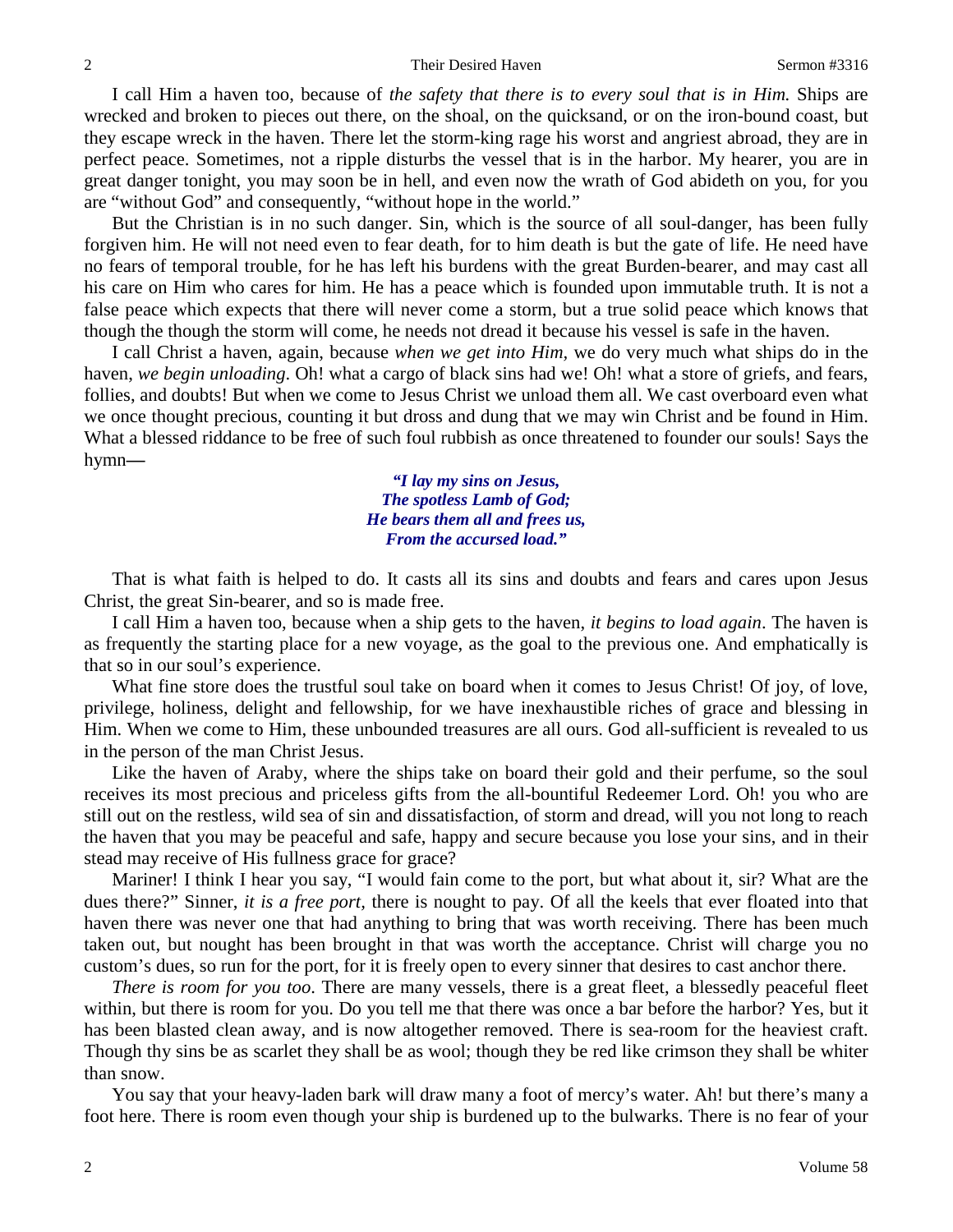touching the bottom of God's bottomless grace, wisdom, and love. There is always room for you to come. Some ports are only open at certain states of the tide, and so when the tide is out and low, the bark that makes for the haven may run upon the rocks, or the Black Middens somewhere, but of this there is no fear for you.

## *"The blessed gates of Gospel grace Stand open night and day."*

Some souls have run for the haven at the very last, and by His mercy they have got in, whilst others have run for it, blessed be God! while yet quite young. Oh! may it be your happy lot at the very commencement of life's voyage, young men and women! to run for this blessed haven, and find yourselves strong and secure and serene.

At any rate, let me say to you, however despairing you may be, if God gives you to will to run for this harbor, you may do so and find without doubt that it will be found open to receive even you. Christ Jesus then, is a true haven for the soul, and they who trust in Him are made perfectly secure.

We must not stay longer on this point however fair and attractive as it is, but note that the text speaks of *"a desired haven."* Now I wonder whether to all of us Christ Jesus is a desired haven. He *is* a haven, but is He a desired haven to you? Put your hand now upon your heart, and see if you can find a deep desire after Christ there.

Oh! I should have hope in preaching to such a congregation, even though none of you knew Christ, if you did but truly desire Him. You would then be like tinder to my spark, and be like prepared ground. I should only have to sow the seed, and you would be that fruitful soil which receives it, and yield a harvest a hundred-fold.

Christ is not desired by some of you, and why not? But I think I can easily find out those who desire the haven. They are just these. The sailor desires the haven *when he has an unfavorable breeze*. Do you feel as if providence were blowing in your teeth, and are temptations setting in very strong, and does the recollection of your past sin come blowing a hard gale against you?

But a little while ago you sailed, and were very comfortable, for 'twas all smooth water with you, the sea was like a millpond, but now the waves roll and break mountains high, and the wind is in your teeth. I hope you will come to desire the Savior now. Sick of the world and all its turbulence, may you now be anxious after Him and His peace.

The sailor desires to get into harbor too, *when he finds he is in weather which he is not likely to ride out*. "Would God," says the boatswain "that we could see the light." "Oh! that we were in the haven now," says the master, "for there are threatening, angry breakers ahead." Do you not see the breakers ahead, sinner? Are you not afraid of dying, and more afraid of living? Do not the storms and trials of life drive you to desire something better than the vain world can give you? And does not the prospect of the afterlife alarm you? Then I hope that to your belabored soul Christ is the desired haven.

But even more, the haven is desired, *by the sailor whose ship is leaky*. "She will soon go down," says he, "we have kept the pumps going, but the water gains upon us." Do you feel your spirit to be such an unseaworthy craft that you are afraid to go out into, or keep out in, the depths of the sea with her? Do you begin to feel, or fear, she is sinking? If so, then my Lord Jesus Christ will be to you a "desired haven" indeed! Ah! no sinner prizes salvation like the sinner who knows he is lost. May our God give you to know that you are!

> *"The sinner is a sacred thing, The Holy Ghost hath made him so."*

That is, a really awakened sinner, for his ship he will not take to harbor unless he feels that she must sink unless he does. I pray God that you may get into such a sinking state that you may be compelled to go to Him. *And when the sailor himself is sick,* it is then *he wants the haven*. When he feels as if he must die, then he says, "I wish I were safe on shore!"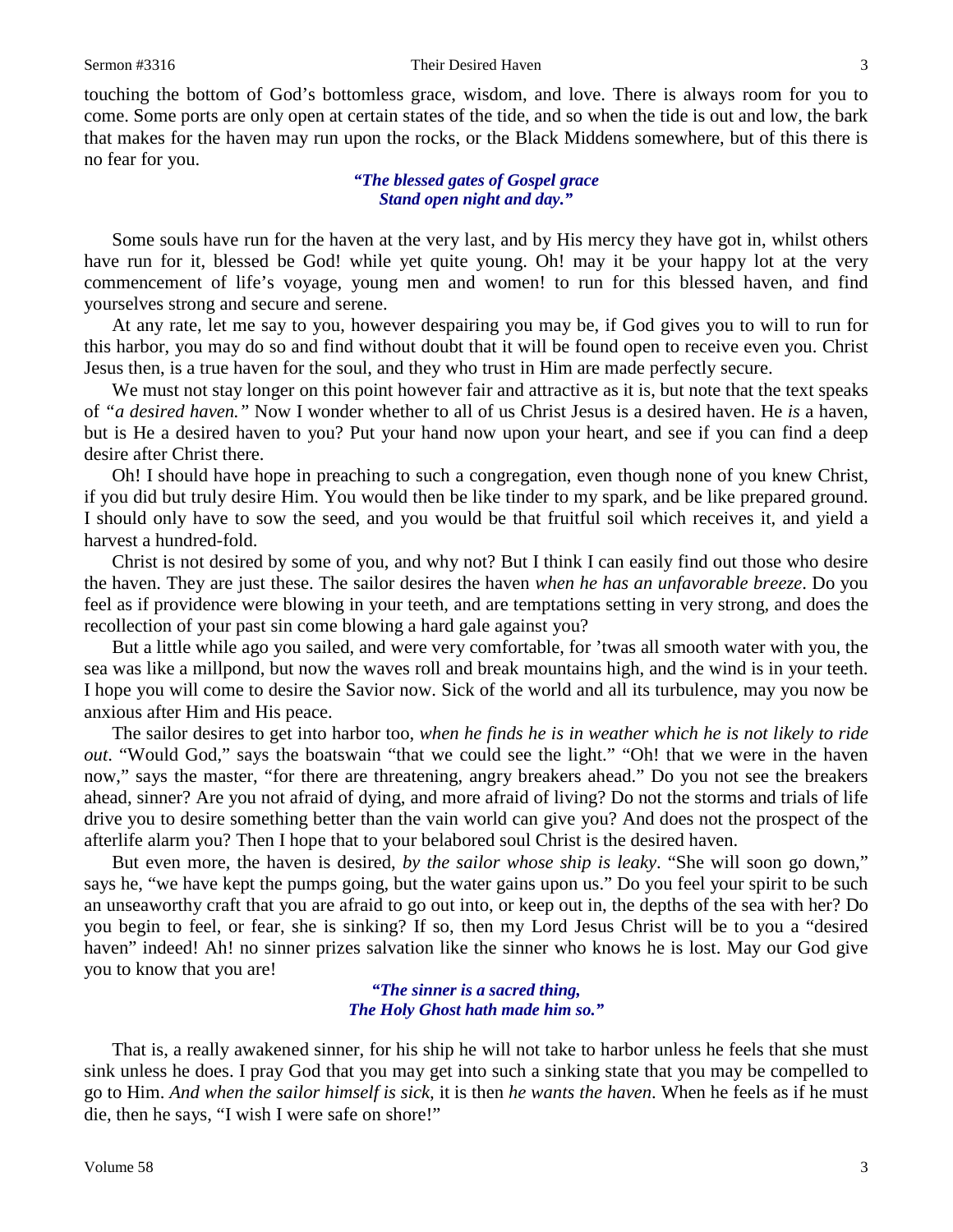Do you feel sick at heart? Does your very soul turn within you till you reel and stagger like a drunken man? Then you will desire the haven, and I bless God you will have it. There is many a sailor who has desired the haven who has yet never reached it but gone down into the depths, but there has never been one upon the sea of life who has desired Christ with a really intense longing and a loving and anxious heart, but he has found Him ere long. Oh! sinner, I have hope for you, for if you desire Christ, Christ even more desires you.

We cannot stop, however, even here, for next we have to talk about the Pilot. How do they get into the haven? *He brings them there*. The text is speaking of God. "So *he* bringeth them to their desired haven." We know nothing of the navigator of the sea of salvation. To get into the harbor is never effected by human skill nor wisdom.

"I am a Christian" said a young woman once. Said the minister, "When did you become a Christian?" "I am sure I don't know, sir," was the reply, "but I supposed it was when I was christened." A great many people have the same notion. Ah! but *"so"* He does not bring any to the desired haven, but in quite an altogether different way. It is by the personally coming on board of the soul, of the Great Pilot, the Holy Spirit, that the heart is steered into the safe haven. But she will rot or wreck outside, or founder to the bottom, unless God Himself shall bring her into the quiet harbor of His glorious redemption. "So *he* bringeth them."

Dear hearer, do you say, "There is a haven, and I desire to make for the land, but the wind is contrary. I would tack and tack about, but the more I try the farther off from the haven do I seem to be"? Yes, but He who is the haven is also the Pilot to bring you to the haven. You have no repentance, you say. He gives it, ask Him for it. You have no faith, He gives it, seek it at His hands. Oh! that you had grace to trust Him as much as to bring you to Himself, as to bring you to heaven! You may not get at Him, you toiling bark, you cannot reach Christ who is on the land, but He comes walking on the water to meet you. "It is I," saith He, "be not afraid."

Despair not, doubt not, you who desire! Put up the signals of distress, fire the guns of prayer again and again, and He will come, the Pilot who has weathered and rescued you from many a storm before, will bring you into the harbor. He is a Pilot who knows the sea well.

### *"He knows what strong temptations mean, For He has felt the same."*

He has steered many a vessel into port that was in quite as bad a condition as you are now. He is well skilled, He has got a divine certificate from the Trinity House. "The Spirit of the LORD is upon me; he hath anointed me to do this very work of bringing poor shipwrecked mariners to the port of peace." Commit yourself to His hand. Let Him board your vessel, and He will make your ship tack about, and bring you soon into the still and quiet waters of the desired haven.

But I come now to the point I want specially to drive at, and that is *the passage to the haven*. They are brought to the haven they desire, and they are brought there by the Pilot, but how are they brought? The text says, *"So* he bringeth them to their desired haven." The way into the haven is not always a smooth one. Some are brought to Christ as if they had never known a storm. Do not, of course, desire and seek a storm, but as long as you get safely into the haven it matters not how you get there.

If you trust Christ, do not trouble yourselves because you never went through the Slough of Despond. Read the life of John Bunyan, and you will find him much troubled and tumbled up and down for years. You may have felt little of this, perhaps, yet if your trust in Christ is sincere and real it matters not. If the ship reaches the haven, and is safely sheltered there, whether she had a stormy passage or a smooth one is of little importance.

The great thing is to be "Safe home, safe home in port." Still, it often happens that we come into the port of Christ's salvation through a storm. Read the passage and you will see how frequently this occurs. "They mount up to heaven, they go down again into the depths; their soul is melted because of trouble.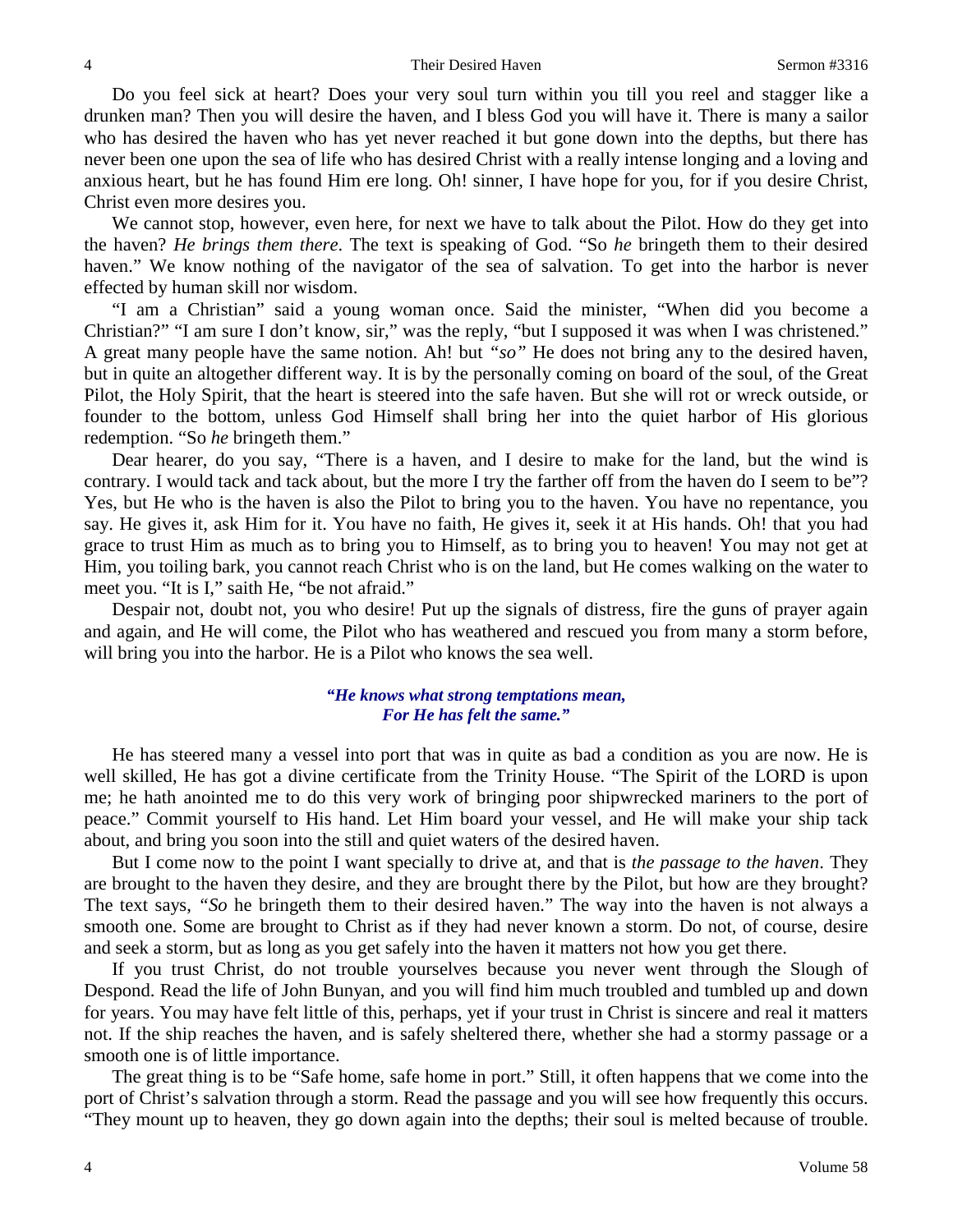#### Sermon #3316 **Sermon #3316** Their Desired Haven 5

They reel to and fro and stagger like a drunken man. They cry unto the LORD in their trouble and he bringeth them out of their distresses. He makes the storm to be a calm, so that the waves thereof are still. Then are they glad because they be quite. *So* he bringeth them to their desired haven." They are greatly troubled, but it drives them to prayer, prayer gets its answer, and so they get Christ!

I do thank God that so I was brought into peace by believing. It was many and many a day before I found Christ. It is a strange thing, but as I was talking this afternoon with a dear friend in Christ about spiritual things, we remarked to one another that the most of the men who had been made useful in winning souls had a hard time of it when they first came to Christ. For the most part a deep and painful experience seems to be absolutely necessary to enable a minister to get a hold and a grip upon the doctrines of grace.

Still, let us never forget that the tossing is not the haven and the storm is not the port. A sense of sin does not save, and terrors of conscience do not justify. "Believe on the Lord Jesus Christ, and thou shalt be saved." That is the great message to us all. Trust in Jesus, this it is that brings you into port. May God bring you there! and we will then sing together, and "praise the LORD for his goodness and for his wonderful works to the children of men."

I hope to meet full many of you in that other port above, meanwhile, what a blessing and privilege it is that there are so many of us in the port of Christ here and now, on this sin afflicted earth! Let us hang out the flags tonight, everyone of them as we try to bless and magnify the King who is Himself the Pilot, who made the haven, who Himself bears the storm upon His own bosom, that we may be saved from it, and be hidden from all the rolling billows, and find a secure resting place in Him.

And now for only a few minutes let us apply the text to believers and see**—**

**II.** THE SINCERE SAINT AS A SOUL VOYAGER.

We are accustomed to speak of heaven as our home, and I think we should not strain the point tonight if we speak of it as our haven. The church in the olden times was often pictured in symbols by a ship, and perhaps no better type of the church could be found. The ship is out at sea. We are on our journey home. The prow is towards the Promised Land. We hope to reach the Isles of the Happy in the land of the hereafter, where the waters are still eternally, and the billows roll no more.

In yonder haven of our soul there is a peace transcending even the peace which we have learned upon earth, though *it* passeth all understanding, a peace that no storm can by any possibility even break—no storm within, no tempest without. There shall be no panics there, no losses of money there, no sickening wife, no dying child, no tortured brain, no anguish in the heart, but there we shall be free from all the storms that tossed us on the sea of life.

That port is one from which the ship shall never make another voyage, she is home for good, not to be broken up, but to be re-filled after a better fashion, no longer mortal, for this mortal shall put on immortality, and this corruption must put on incorruption. She shall make voyages, but still be in the haven, for the eternal haven is wide as infinity, and we may sail on and on forever, but it shall always be upon a sea where not a wave of trouble, a breaker of sin or sorrow shall beat on our serene soul. There shall be no more leakage there, no more complaint that the vessel is out of trim. The sin that has pierced us through and through like some of these sea-worms which eat through the staunchest timbers, shall be forever done with, yea, forever and ever.

I love to think often and deeply of that haven, dear friends! If not to you, I am sure it is to me, a "desired haven." If you ask me why it is desired, I can only answer that when I see the perils of the way, the storms we have had to face and outride, and how little our poor vessel is able to overcome them, we may well long to be forever where such trials, and indeed all trials, shall never come. I desire to be in that haven, I think, as much as anything, that I may *meet there my many comrades who have gone before*.

It has been my lot to serve under the great Captain now for some few years. There are names that are on the roll of my Master in heaven which I venerate, and men whom I long to see. Rowland Hill once took a journey, we are told, from Cambridge, some ten or twelve miles, to see an old dying saint, and he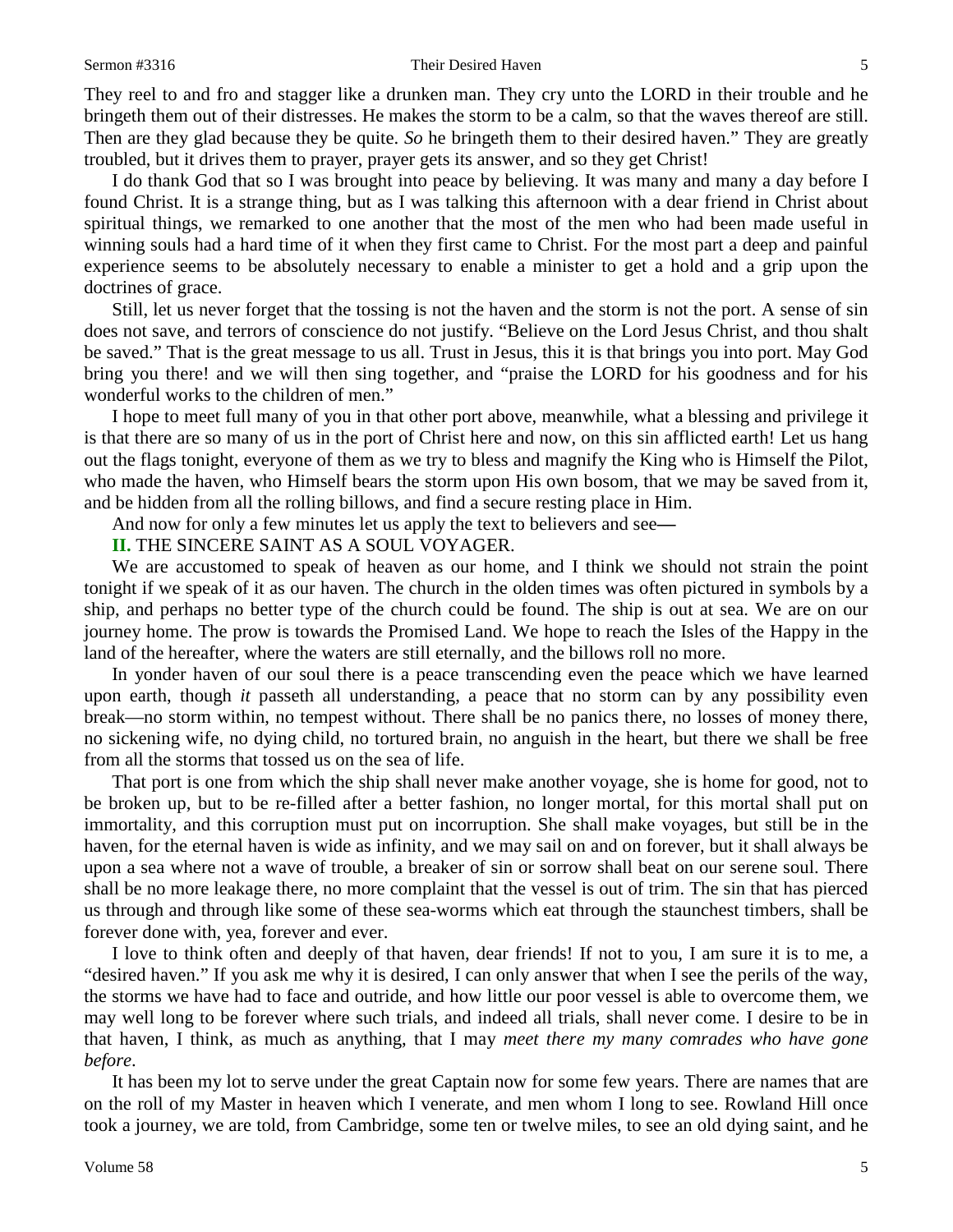said to her, "Now, you will be in heaven before me, but do you tell them that poor old Rowland is on the road, and when you get there give my love to the three Johns—John who leaned on the Savior's bosom, John Calvin, and John Bunyan." Well, we may well wish to see them and the many that shall be there, for we shall have near and intimate communion with them.

Let us drink tonight the cup of fellowship and pledge the friends that are ahead. We have been long enough out from shore, I think, almost to forget those behind, and begin to recollect those who are ahead. We are homeward bound, and we long to be at home for the sake of the friends who have gone before. Some dear to us in ties of flesh are there, those who were to us as father, mother, wife or child. Your little ones are beckoning some of you to the celestial shore. How much desired a haven it should be to you!

I have many spiritual children on the other side of life's Jordan. Multitudes are now there who learned the Savior's name from my stammering words, and came to see His transcendent beauties as He was being set forth, lifted up, and exhibited here in the midst of the great congregation. I know they will welcome me, their spiritual father, and I long to be with them.

But best of all it is a desired haven, *because He is there,* who though He was of a human mother born, is yet truly divine, He, whom though,

> *"We have not seen His face, Unceasing we adore.*

#### *The Man of Sorrows at the Father's side, The Man of Love, the Crucified."*

Blow, blow y winds, let the sails go to ribbons if they must, let the vessel rush and fly before the gale, if only she does but get safely into "the desired haven." We may think even the storm blest that drives her the more quickly there, for it is, indeed, a desired haven.

Are you now desiring it, my dear brethren and sisters? It is not always that we do. We get a trick of loitering along the road or merely cruising on the ocean. What a strange thing that anything here should beguile us!

> *"What is there that I should wait, My hope's alone in Thee; When wilt Thou open glory's gate, And take me up to Thee?"*

Is there anything here that ought to make us stop a moment if there be that prospect beyond of the Savior's face, and the vision of His glory? I think we can say, some of us, that at times—

> *"Our thirsty spirit faints To reach the land we love, The bright inheritance of saints, Jerusalem above!"*

You see I am running over the same heads as we had in the first part—a haven, a desired haven, and *then the Pilot*. Shall I ever get to the desired haven? I would despair of it in going through so tortuous a channel so thickly set with difficulties and perils, but my Pilot knows the course. My Pilot found the way to heaven Himself, and if I trust Him absolutely, giving the vessel entirely to His charge, He will find the way for me too. Besides this, He has this advantage, that He is the Master of the winds and waves, and so I may confidently**—**

> *"Leave to His sovereign will To choose and to command."*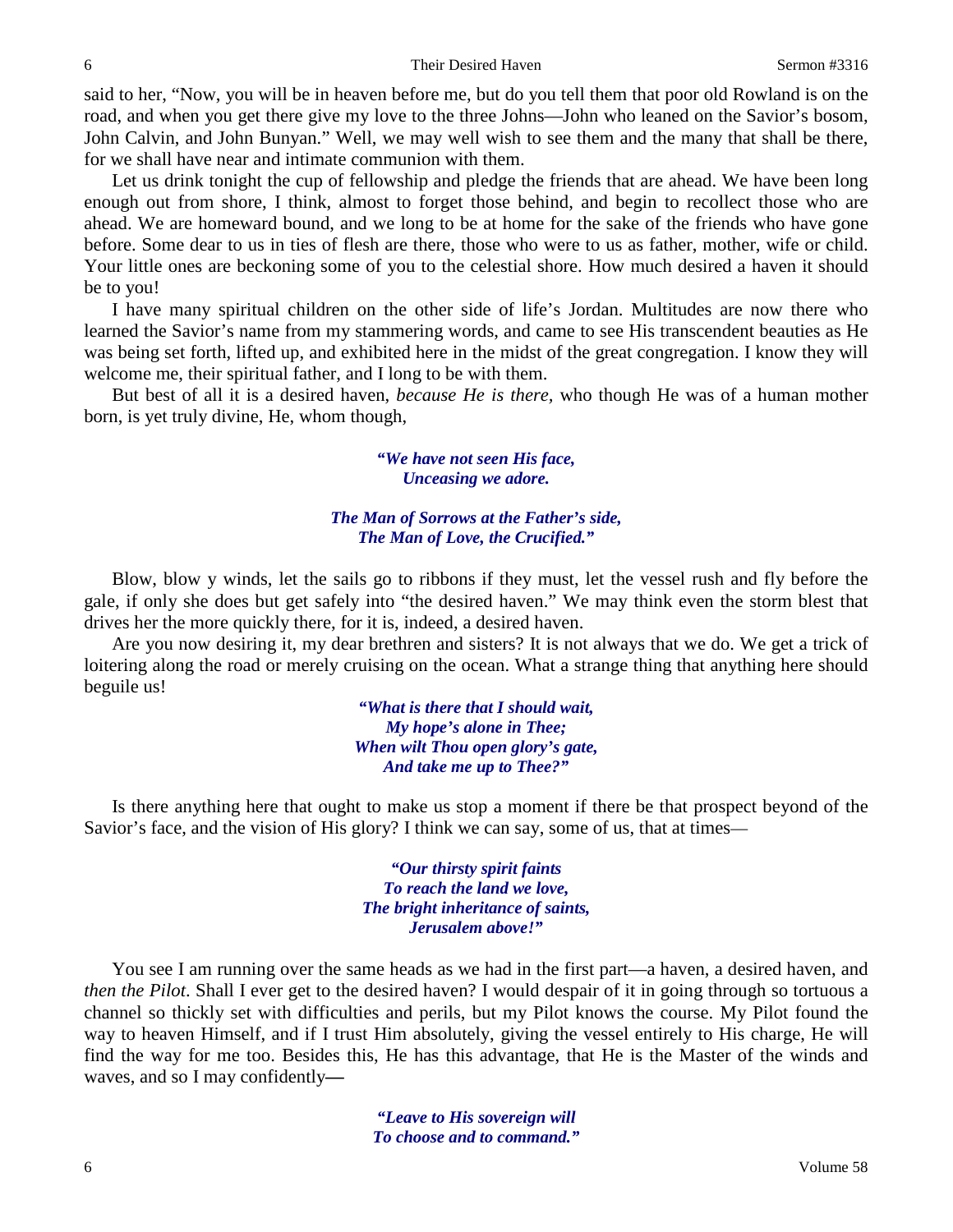Sermon #3316 Their Desired Haven 7 Their Desired Haven 7

For He will certainly bring me safely home.

But the passage to the haven needs too, your thought. My Christian brothers and sisters, you are now being tossed on the sea. You came here tonight wondering what God was doing with you. You old sailors ought not to be astonished or alarmed at a storm. Did you imagine the sea had turned to dry land? Did you expect to reach yonder distant shore without feeling the heave of the waves? Why the youngsters and novices may expect such things if they will! But you who are seasoned mariners, and are getting gray ought to know better. Has it been smooth all the way until now? Why expect it to be sunny and serene now? Master John Bunyan's ditty has it**—**

#### *"A Christian is seldom long at ease, When one trouble's gone, another doth him seize."*

Do you not expect it? If you do not, I would alter my reckoning if I were you. Just turn to the logbook of your memory, how many days together have you generally been in smooth water? Not many, I will warrant you. You ancient mariners who have lived at sea these many years, and have got your sealegs now, and can stand where others fall, I ask you whether you have not been more accustomed to rolling billows than you have been to the ocean smooth as a millpond, and do you expect to see it alter for you now? Between you and Canaan there are a few more storms. Between here and the everlasting rest there are turmoils yet to encounter, but "so he bringeth them to their desired haven."

Perhaps if it were always smooth they would never get there, but the treacherous stream of earthly ease would bear them on to the cataract of everlasting destruction. Perhaps without the wind and without the storm, ay, and without the clouds, and the tempest, and the thunder, and the lightning, the boat might never reach the haven. The barks upon earth's seas may reach their haven without the aid of storms, but not so with us, for to again repeat the words of Cowper, here if not in the other case—

#### *"The path of sorrow, and that path alone, Leads to the land where sorrow is unknown."*

And now my last word that I would venture to say is this, "So he bringeth *them* to their desired haven." That does not mean you, young man, for Christ is not on board your heart and life, you do not desire the haven, and you will never be brought there against your will. Who are they then, that are brought there? The text and its context tells us. They are those who "cry unto the LORD in their trouble, and he saveth them out of their distress."

Are you a crying soul? Pleading, entreating His rescue and deliverance? That word "cry" is a very appropriate and suggestive one. That is the true way to pray. As God inspires to cry to Him! A girl who had been converted was asked what was the difference between her prayers now, and before she was converted. She answered, "Sir, first I prayed as my mother taught me, but now I pray as God prompts and teaches me." That is a blessed and vital difference.

You have seen and heard your children cry. Well, how is it done? Some of them seem to cry all over. When they want something very badly they not only cry with their throats, but they cry also with their legs and hands and eyes, and indeed they cry with all their nature. And that too, is the right way to pray. You cannot get it out perhaps, well then, feel it within, for God can see the inward feeling. *"He heareth the desire of the humble*."

A man once in great trouble, a poor Khoikhoi, went to his Dutch master, and said he felt a great weight and he wanted to pray, would he tell him how? The Dutchman did not know and could not tell him. But when the Khoikhoi went to the place at Cape Town where he heard the Bible read, he listened to the story of the Pharisee, and as he heard it he said, "Dat man a good man, I can't pray like him. Dat prayer not suit me, I can't pray dat."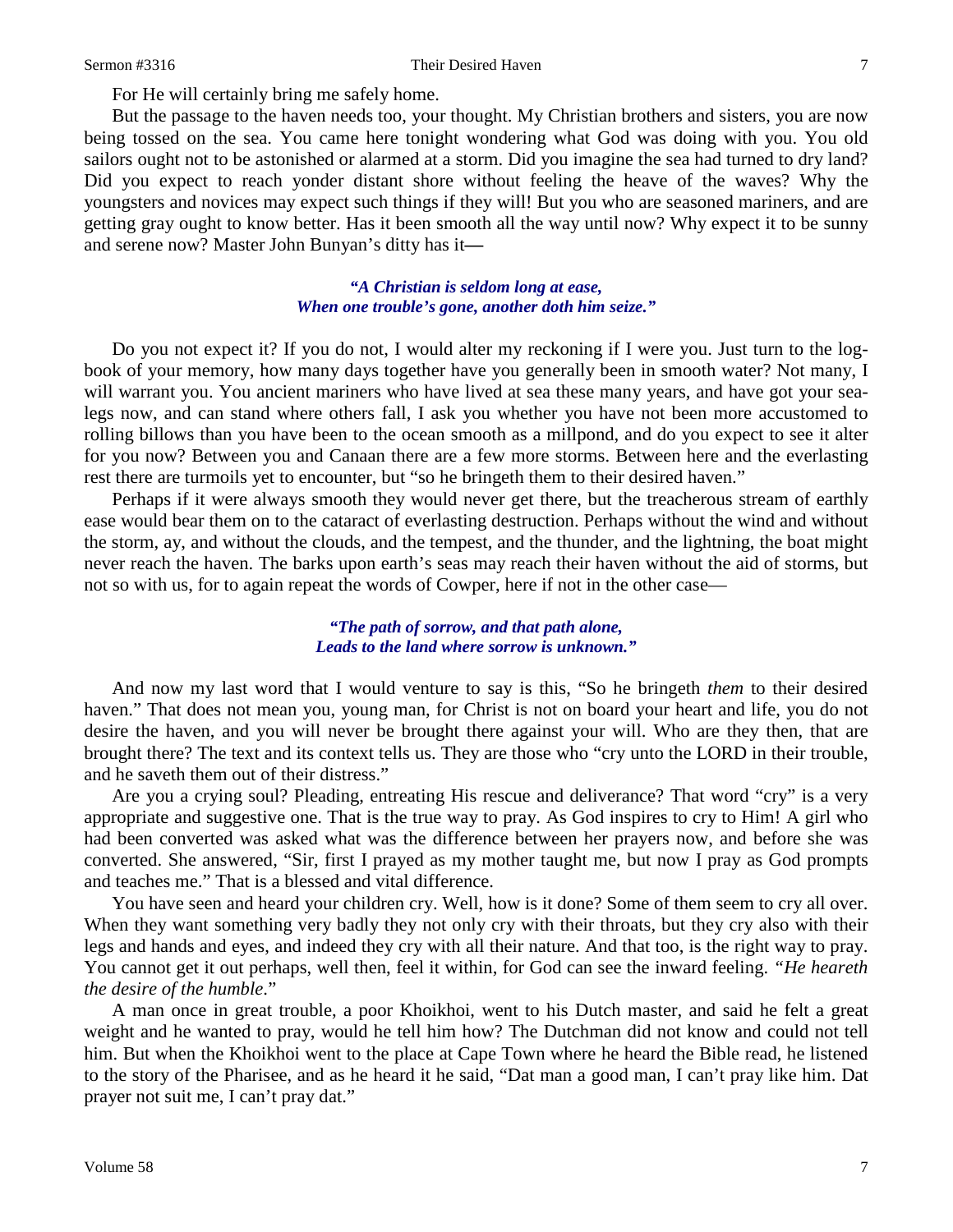Presently the preacher went on reading the publican's prayer, "God be merciful to me a sinner." The man said, "Dat man a bad man, God not hear dat prayer." But when he came to "That man went down to his house justified rather than the other," he said, "Den I'll pray dat bad man's prayer, God hear him, God hear me," and not long after he was heard to say, "Rocks, hills, rivers, trees, tell God my soul so happy, for He has heard my prayer, and put my sins away."

Now, you who want to cry to God but do not know how, I recommend to you the publican's prayer, "God be merciful to me a sinner." Breathe that out before the throne, and you shall one day be among the company of whom it is said, "So he bringeth them to their desired haven," and you shall rest in Jesus,

*"For ever with the Lord."*

# **EXPOSITION BY C. H. SPURGEON**

# *PSALM 119:81-96*

**Verse 81.** *My soul fainteth for thy salvation: but I hope in thy word.*

The ship rocks, but the anchor holds, the singer is ready to faint, but he is not ready to despair. He knows where his restoring will come.

**82.** *Mine eyes fail for thy word, saying, When wilt thou comfort me?*

What a mercy it is to have our eyes on God's Word, full as it is of blessing, to be waiting till the blessing comes out of it! Mine eyes watch Thy Word, that is so full of the rain of comfort, and I say to myself, "When will it descend and refresh me? When will the clouds let fall their silver drops upon my thirsty soul?"

### **83.** *For I am become like a bottle in the smoke; yet do I not forget thy statues.*

I feel dried up, smeared and smirched as with soot, my very beauty is gone from me, and my usefulness too. I am not fit to hold anything, but I have become like a skin bottle that is parched up, yet for all that, I have a memory of Thy Word, the smoke and the heat have not dried out of me the flavor of that good old "wine on the lees well refined" that once filled my heart.

# **84.** *How many are the days of thy servant? when wilt thou execute judgment on them that persecute me?*

"How many are the days of thy servant," or rather, how few they are, be not long in coming to me, lest I die whilst Thou art still on the road.

# **85.** *The proud have digged pits for me, which are not after thy law.*

They might make pits for lions and tigers, but not for sheep. These pits were not after God's law. There are still cruel enemies who would, if they could, entrap the people of God, shall not this make us feel what a great mercy it is we have one to be our guardian and defender who knows where the pitfalls are?

**86.** *All thy commandments are faithful: they persecute me wrongfully; help thou me.*

There is a fine prayer for us every day in the week, "Help thou me." Lord, I am helpless if You do not help me. You are the helper of Israel, He that keeps Israel will not slumber nor sleep. "Help thou me."

### **87.** *They had almost consumed me upon earth; but I forsook not thy precepts.*

"They had almost consumed me upon earth." They seemed as if they would swallow me up entirely, "but I forsook not thy precepts," and therefore they could not consume me, I was invulnerable and invincible because I stuck to rectitude and kept to Thy precepts.

**88-89.** *Quicken me after thy lovingkindness; so shall I keep the testimony of thy mouth. For ever, O LORD, thy word is settled in heaven.*